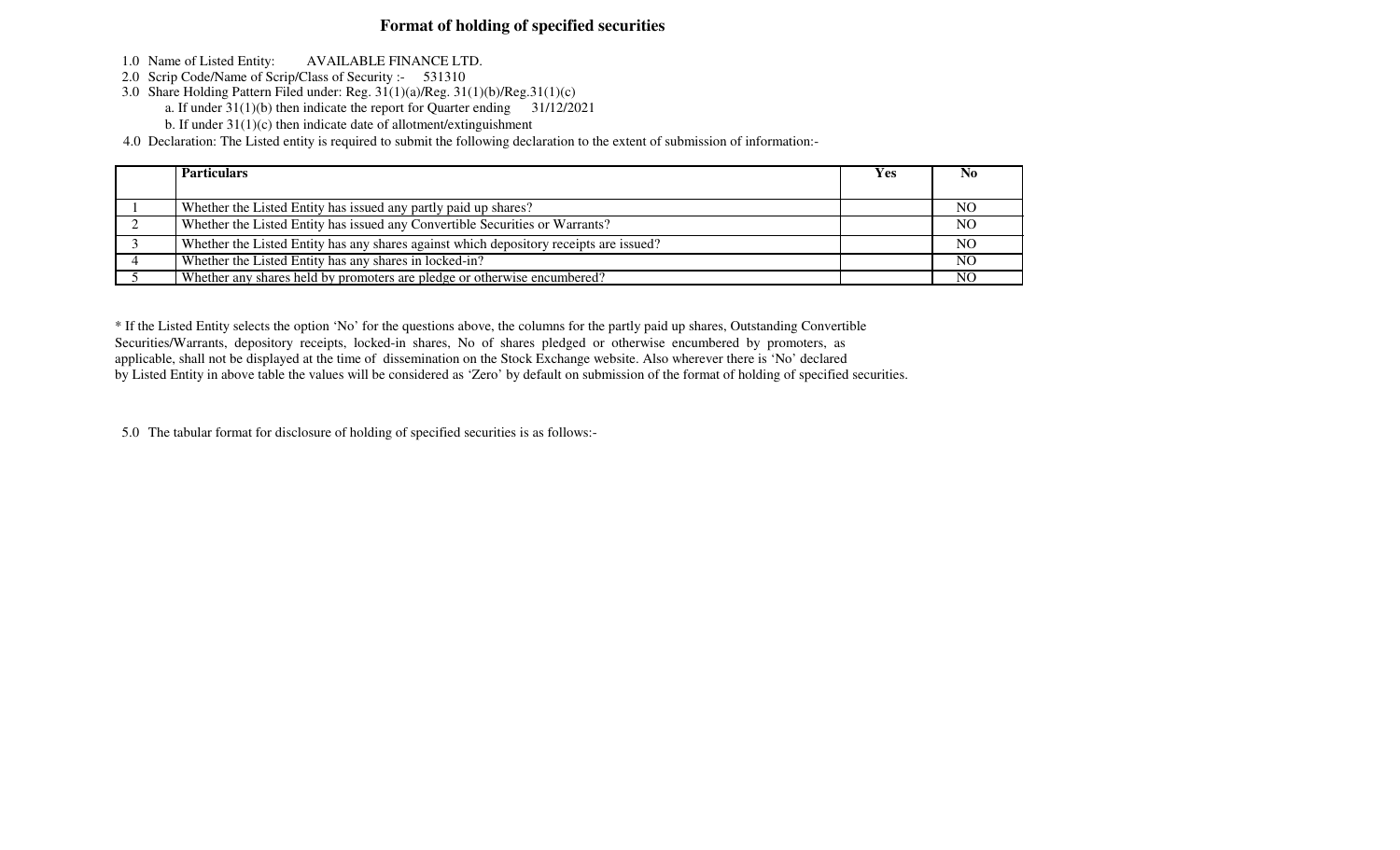|            | AVAILABLE FINANCE LTD.                          |                       |                                                                 |                                                                  |                                                           |                                    | Table I - Summary Statement holding of specified securities                                        |                       |                                                         |                  |                                                                                          |                                                                                         | 31/12/2021                                                                                                                                                                                                  |                |                                                                                  |                           |                                                                                           |                                                                       |
|------------|-------------------------------------------------|-----------------------|-----------------------------------------------------------------|------------------------------------------------------------------|-----------------------------------------------------------|------------------------------------|----------------------------------------------------------------------------------------------------|-----------------------|---------------------------------------------------------|------------------|------------------------------------------------------------------------------------------|-----------------------------------------------------------------------------------------|-------------------------------------------------------------------------------------------------------------------------------------------------------------------------------------------------------------|----------------|----------------------------------------------------------------------------------|---------------------------|-------------------------------------------------------------------------------------------|-----------------------------------------------------------------------|
| ory<br>(i) | Categ Category of<br>shareholder (ii)           | sharehold<br>ers(iii) | Nos. of No. of fully<br>paid up<br>equity<br>shares<br>held(iv) | No. of<br>partly paid<br>up equity<br>shares<br>$\text{held}(v)$ | No. of shares<br>underlying<br>Depository<br>Receipts(vi) | Total nos.<br>shares held<br>(vii) | Shareholding<br>as a % of total<br>no. of shares<br>(calculated as<br>per<br>SCRR, 1957)<br>(viii) | Class<br>Eq.<br>Share | each class of securities<br>Class Total<br>Eq.<br>Share |                  | Number of voting rights held in<br>No of Voting Rights Total as a<br>$%$ of<br>$(a+b+c)$ | Underlying<br>Outstanding<br>convertible<br>securities<br>(including)<br>Warrants $(x)$ | No. of Shares Shareholding as Number of Locked Number of Shares<br>a % assuming<br>full conversion<br>of convertible<br>securities (as a<br>percentage of<br>diluted shares<br>$\text{capital})(\text{xi})$ | No.(a)         | in shares<br>(xii)<br>as a $\%$<br>of Total<br>shares<br>$\text{held}(\text{b})$ | wise encumbered<br>No.(a) | Pledged or other<br>(xiii)<br>as a $\%$<br>of Total<br>shares<br>$\text{held }(\text{b})$ | Number of<br>equity shares<br>held in<br>dematerlalized<br>form (xiv) |
| (A)        | <b>Promoter &amp; Promoter</b><br>Group         | $\overline{4}$        | 6306820                                                         | $\overline{0}$                                                   | $\overline{0}$                                            | 6306820                            | 61.81                                                                                              | $\overline{0}$        | $\overline{0}$                                          | $\overline{0}$   | $\overline{0}$                                                                           | $\overline{0}$                                                                          | 61.81                                                                                                                                                                                                       | $\overline{0}$ | $0.00\,$                                                                         |                           | 0.00<br>$\overline{0}$                                                                    | 6306820                                                               |
| (B)        | Public                                          | 2074                  | 3896880                                                         | $\overline{0}$                                                   | $\overline{0}$                                            | 3896880                            | 38.19                                                                                              | $\overline{0}$        | $\overline{0}$                                          | $\overline{0}$   | $\overline{0}$                                                                           | $\overline{0}$                                                                          | 38.19                                                                                                                                                                                                       | $\overline{0}$ | 0.00                                                                             |                           | 0.00<br>$\overline{0}$                                                                    | 2833380                                                               |
| (C)        | <b>Non Promoter Non</b><br><b>Public</b>        | $\overline{0}$        | $\overline{0}$                                                  | $\overline{0}$                                                   | $\overline{0}$                                            | $\overline{0}$                     | 0.00                                                                                               | $\overline{0}$        | $\overline{0}$                                          | $\overline{0}$   | $\Omega$                                                                                 | $\overline{0}$                                                                          | 0.00                                                                                                                                                                                                        | $\overline{0}$ | $0.00\,$                                                                         |                           | 0.00<br>$\overline{0}$                                                                    | $\mathbf{0}$                                                          |
| (C1)       | <b>Shares</b> underlying<br><b>DRs</b>          | $\Omega$              | $\Omega$                                                        | $\overline{0}$                                                   | $\Omega$                                                  | $\theta$                           | 0.00                                                                                               | $\Omega$              | $\overline{0}$                                          | $\overline{0}$   | $\Omega$                                                                                 | $\overline{0}$                                                                          | 0.00                                                                                                                                                                                                        | $\Omega$       | 0.00                                                                             |                           | 0.00<br>$\Omega$                                                                          | $\overline{0}$                                                        |
| (C2)       | <b>Shares Held by</b><br><b>Employee Trusts</b> | $\overline{0}$        | $\overline{0}$                                                  | $\boldsymbol{0}$                                                 | $\overline{0}$                                            | $\overline{0}$                     | $0.00\,$                                                                                           | $\mathbf{0}$          | $\overline{0}$                                          | $\boldsymbol{0}$ | $\overline{0}$                                                                           | $\overline{0}$                                                                          | $0.00\,$                                                                                                                                                                                                    | $\overline{0}$ | $0.00\,$                                                                         |                           | 0.00<br>$\overline{0}$                                                                    | $\overline{0}$                                                        |
|            | <b>GRAND TOTAL</b>                              | 2078                  | 10203700                                                        | $\mathbf{0}$                                                     | $\mathbf{0}$                                              | 10203700                           | 100.00                                                                                             | $\overline{0}$        | $\bf{0}$                                                | $\mathbf{0}$     | $\overline{0}$                                                                           | $\mathbf{0}$                                                                            | 100                                                                                                                                                                                                         | $\mathbf{0}$   | 0.00                                                                             |                           | 0.00<br>$\mathbf{0}$                                                                      | 9140200                                                               |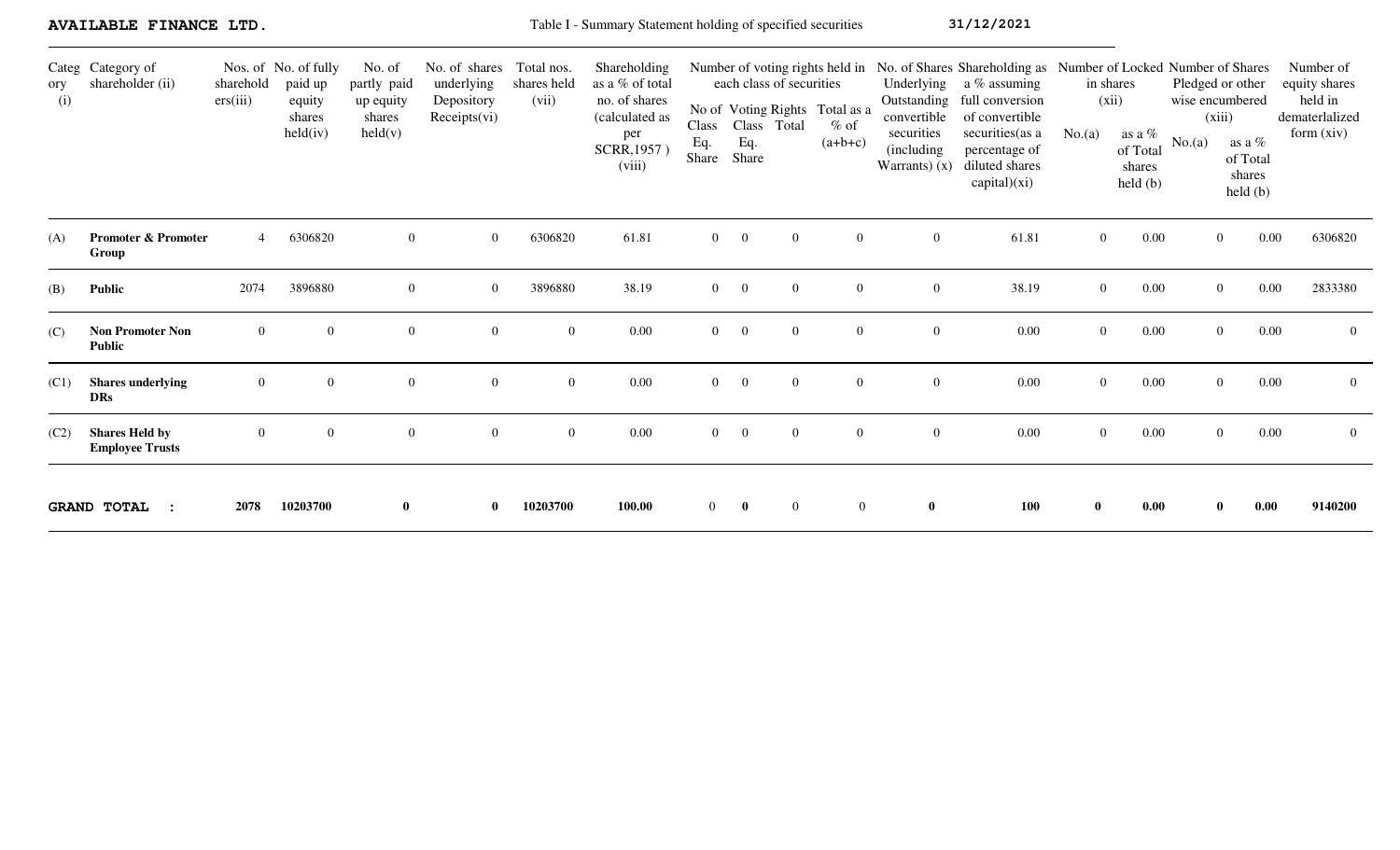| AVAILABLE FINANCE LTD.                                                                               |                                                                        |                       |                                         |                                                        |                                                              |                      |                                                                                                                                  |                                  |                                                                                                           |                                    |                                         | Table II - Statement showing shareholding pattern of the Promoter and Promoter Group                                                                                                                                                          |                    |                                               |                                                                  |                                                         |                                                                       |
|------------------------------------------------------------------------------------------------------|------------------------------------------------------------------------|-----------------------|-----------------------------------------|--------------------------------------------------------|--------------------------------------------------------------|----------------------|----------------------------------------------------------------------------------------------------------------------------------|----------------------------------|-----------------------------------------------------------------------------------------------------------|------------------------------------|-----------------------------------------|-----------------------------------------------------------------------------------------------------------------------------------------------------------------------------------------------------------------------------------------------|--------------------|-----------------------------------------------|------------------------------------------------------------------|---------------------------------------------------------|-----------------------------------------------------------------------|
| CategCategory &<br>ory Name of the<br>shareholders (i)                                               | Promoter PAN(ii) Nos. of No. of fully No. of<br>OR<br>Prooter<br>Group | sharehol<br>ders(iii) | paid up<br>equity<br>shares<br>held(iv) | partly paid<br>up equity<br>shares<br>$\text{held}(v)$ | No. of<br>shares<br>underlying<br>Depository<br>Receipts(vi) | shares held<br>(vii) | Total nos. Shareholding Number of voting rights held in<br>as a % of<br>shares<br>(calculated<br>as per<br>SCRR, 1957)<br>(viii) | Class<br>Eq.<br>Share            | each class of securities<br>total no. of No of Voting Rights Total as a<br>Total<br>Class<br>Eq.<br>Share | $%$ of<br>$(a+b+c)$                | convertible<br>securities<br>(including | No. of Shares Shareholding as Number of Locked Number of Shares<br>Underlying a % assuming<br>Outstanding full conversion<br>of convertible<br>securities (as $a \ No.(a)$<br>percentage of<br>Warrants) $(x)$ diluted shares<br>capital)(xi) | in shares<br>(xii) | of Total<br>shares<br>$\text{held}(\text{b})$ | Pledged or other<br>wise encumbered<br>(xiii)<br>as a $%$ No.(a) | as a %<br>of Total<br>shares<br>$\text{held}(\text{b})$ | Number of<br>equity shares<br>held in<br>dematerlalized<br>form (xiv) |
| $(1)$ Indian                                                                                         |                                                                        |                       |                                         |                                                        |                                                              |                      |                                                                                                                                  |                                  |                                                                                                           |                                    |                                         |                                                                                                                                                                                                                                               |                    |                                               |                                                                  |                                                         |                                                                       |
| (A) Individuals / Hindu<br><b>Undivided Family</b><br>TAPAN AGRAWAL<br>NEENA DEVI<br><b>AGARWAL</b>  | Promoter ADCPA5313M<br>Group<br>Promoter ABGPA5344J                    |                       | 315774<br>1000                          | $\mathbf{0}$<br>$\overline{0}$                         | $\overline{0}$<br>$\mathbf{0}$                               | 315774<br>1000       | 3.09<br>0.01                                                                                                                     | $\overline{0}$<br>$\overline{0}$ | $\overline{0}$<br>$\bf{0}$<br>$\mathbf{0}$<br>$\mathbf{0}$                                                | $\boldsymbol{0}$<br>$\overline{0}$ | $\overline{0}$<br>$\overline{0}$        | 3.09<br>0.01                                                                                                                                                                                                                                  |                    | $0 \t 0.00$<br>$0 \t 0.00$                    | $\overline{0}$<br>$\overline{0}$                                 | 0.00<br>0.00                                            | 315774<br>1000                                                        |
| (B) Central Government /<br>State Government(s)                                                      |                                                                        |                       |                                         |                                                        |                                                              |                      |                                                                                                                                  |                                  |                                                                                                           |                                    |                                         |                                                                                                                                                                                                                                               |                    |                                               |                                                                  |                                                         |                                                                       |
| (C) Financial Instituttion /<br><b>Banks</b>                                                         |                                                                        |                       |                                         |                                                        |                                                              |                      |                                                                                                                                  |                                  |                                                                                                           |                                    |                                         |                                                                                                                                                                                                                                               |                    |                                               |                                                                  |                                                         |                                                                       |
| (D) Any Other (Specify)                                                                              |                                                                        |                       |                                         |                                                        |                                                              |                      |                                                                                                                                  |                                  |                                                                                                           |                                    |                                         |                                                                                                                                                                                                                                               |                    |                                               |                                                                  |                                                         |                                                                       |
| <b>BODIES</b><br><b>CORPORATE</b><br>ARCHANA COAL<br>PRIVATE LIMITED<br>DEEPALI FINANCE<br>$(P)$ LTD | Promoter AABCP0525B<br>Promoter AAACD5430E                             |                       | 5838946<br>151100                       | $\mathbf{0}$<br>$\mathbf{0}$                           | $\overline{0}$<br>$\overline{0}$                             | 5838946<br>151100    | 57.22<br>1.48                                                                                                                    | $\overline{0}$<br>$\bf{0}$       | $\overline{0}$<br>$\Omega$<br>$\boldsymbol{0}$<br>$\overline{0}$                                          | $\overline{0}$<br>$\overline{0}$   | $\overline{0}$<br>$\overline{0}$        | 57.22<br>1.48                                                                                                                                                                                                                                 |                    | $0 \t 0.00$<br>$0\quad 0.00$                  | $\overline{0}$<br>$\overline{0}$                                 | 0.00<br>0.00                                            | 5838946<br>151100                                                     |
| Sub Total (A)                                                                                        |                                                                        | $\overline{4}$        | 6306820                                 | $\mathbf{0}$                                           | $\bf{0}$                                                     | 6306820              | 61.81                                                                                                                            | $\bf{0}$                         | $\bf{0}$<br>$\bf{0}$                                                                                      | $\bf{0}$                           | $\bf{0}$                                | 61.81                                                                                                                                                                                                                                         |                    | $\begin{matrix} 0 & 0.00 \end{matrix}$        | $\mathbf{0}$                                                     | 0.00                                                    | 6306820                                                               |
| $(2)$ Foreign                                                                                        |                                                                        |                       |                                         |                                                        |                                                              |                      |                                                                                                                                  |                                  |                                                                                                           |                                    |                                         |                                                                                                                                                                                                                                               |                    |                                               |                                                                  |                                                         |                                                                       |
| Individuals (Non<br>(A)<br>Resident Individuals /<br>Foreign Individuals)                            |                                                                        |                       |                                         |                                                        |                                                              |                      |                                                                                                                                  |                                  |                                                                                                           |                                    |                                         |                                                                                                                                                                                                                                               |                    |                                               |                                                                  |                                                         |                                                                       |
| (B) Government                                                                                       |                                                                        |                       |                                         |                                                        |                                                              |                      |                                                                                                                                  |                                  |                                                                                                           |                                    |                                         |                                                                                                                                                                                                                                               |                    |                                               |                                                                  |                                                         |                                                                       |
| (C) Institutions                                                                                     |                                                                        |                       |                                         |                                                        |                                                              |                      |                                                                                                                                  |                                  |                                                                                                           |                                    |                                         |                                                                                                                                                                                                                                               |                    |                                               |                                                                  |                                                         |                                                                       |
| (D) Foreign Portfolio<br>Investor                                                                    |                                                                        |                       |                                         |                                                        |                                                              |                      |                                                                                                                                  |                                  |                                                                                                           |                                    |                                         |                                                                                                                                                                                                                                               |                    |                                               |                                                                  |                                                         |                                                                       |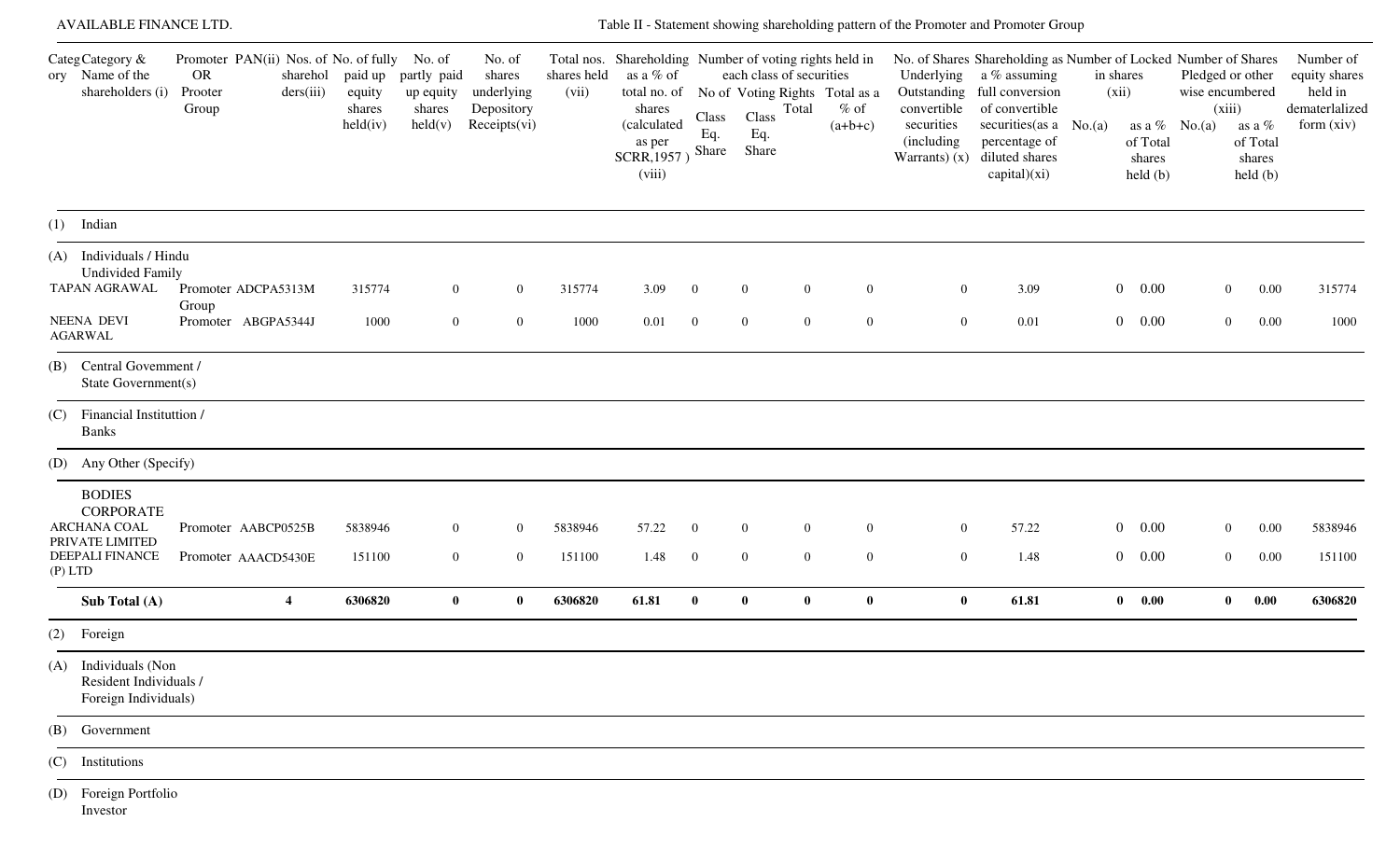| CategCategory &<br>ory Name of the<br>shareholders (i)                | Promoter PAN(ii) Nos. of No. of fully No. of<br>OR.<br>Prooter<br>Group | sharehol<br>ders(iii) | equity<br>shares<br>held(iv) | paid up partly paid<br>up equity<br>shares<br>$\text{held}(v)$ | No. of<br>shares<br>underlying<br>Depository<br>Receipts(vi) | shares held<br>(vii) | as a % of<br>total no. of<br>shares<br>(calculated<br>as per<br>SCRR, 1957<br>(viii) | Class<br>Eq.<br>Share | Total nos. Shareholding Number of voting rights held in<br>each class of securities<br>No of Voting Rights Total as a<br>Total<br>Class<br>Eq.<br>Share | $\%$ of<br>$(a+b+c)$ | convertible<br>securities<br>(including)<br>Warrants $(x)$ | No. of Shares Shareholding as Number of Locked Number of Shares<br>Underlying $a\%$ assuming<br>Outstanding full conversion<br>of convertible<br>securities (as $a \ No.(a)$<br>percentage of<br>diluted shares<br>$\text{capital})(\text{xi})$ | in shares<br>(xii) | of Total<br>shares<br>$\text{held}(\text{b})$ | wise encumbered<br>(xiii)<br>as a $\%$ No.(a) | Pledged or other<br>as a %<br>of Total<br>shares<br>$\text{held}(\text{b})$ | Number of<br>equity shares<br>held in<br>dematerlalized<br>form (xiv) |
|-----------------------------------------------------------------------|-------------------------------------------------------------------------|-----------------------|------------------------------|----------------------------------------------------------------|--------------------------------------------------------------|----------------------|--------------------------------------------------------------------------------------|-----------------------|---------------------------------------------------------------------------------------------------------------------------------------------------------|----------------------|------------------------------------------------------------|-------------------------------------------------------------------------------------------------------------------------------------------------------------------------------------------------------------------------------------------------|--------------------|-----------------------------------------------|-----------------------------------------------|-----------------------------------------------------------------------------|-----------------------------------------------------------------------|
| (E) Any Other (Specify)                                               |                                                                         |                       |                              |                                                                |                                                              |                      |                                                                                      |                       |                                                                                                                                                         |                      |                                                            |                                                                                                                                                                                                                                                 |                    |                                               |                                               |                                                                             |                                                                       |
| <b>BODIES</b><br><b>CORPORATE</b>                                     |                                                                         |                       |                              |                                                                |                                                              |                      |                                                                                      |                       |                                                                                                                                                         |                      |                                                            |                                                                                                                                                                                                                                                 |                    |                                               |                                               |                                                                             |                                                                       |
| Sub Total $(B)$                                                       |                                                                         | $\mathbf{0}$          |                              |                                                                |                                                              |                      |                                                                                      |                       |                                                                                                                                                         |                      |                                                            |                                                                                                                                                                                                                                                 |                    |                                               |                                               |                                                                             |                                                                       |
| <b>Total Shareholding of</b><br><b>Promoter and Promoter</b><br>Group |                                                                         |                       | 6306820                      | $\mathbf{0}$                                                   | $\bf{0}$                                                     | 6306820              | 61.81                                                                                | $\mathbf{0}$          | $\mathbf{0}$                                                                                                                                            | $\bf{0}$             | $\bf{0}$                                                   | 61.81                                                                                                                                                                                                                                           |                    | $\bf{0.00}$<br>$\mathbf{0}$                   |                                               | 0.00<br>$\mathbf{0}$                                                        | 6306820                                                               |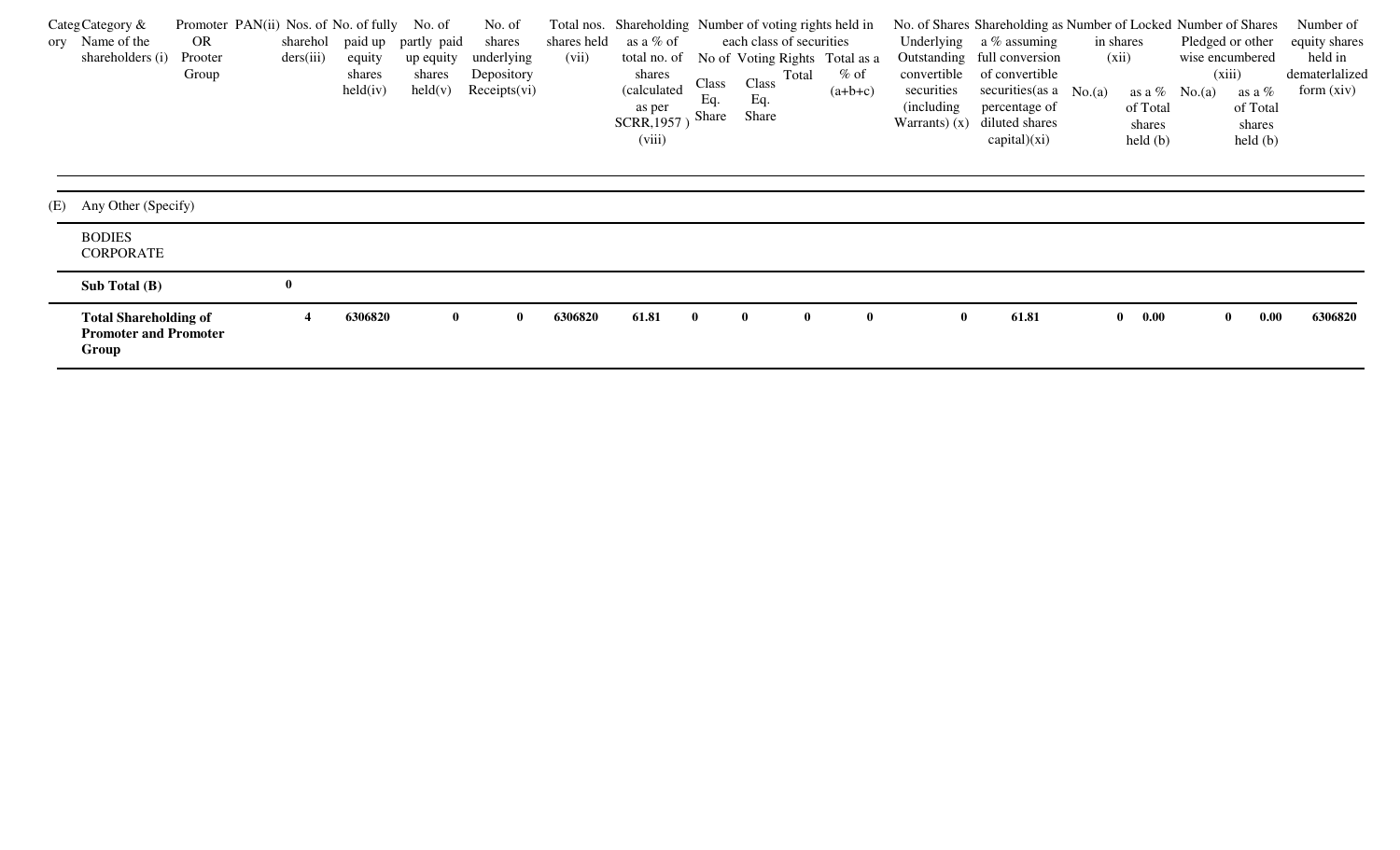|     | <b>AVAILABLE FINANCE LTD.</b>                       |                                          |                                                         |                                                                  |                                                              |                      |                                          |                |                                   |                                                                             | Table III - Statement showing shareholding pattern of the Public shareholder |                                                                                                                                                              |                                           |                                |                                                                             |                                                                    |
|-----|-----------------------------------------------------|------------------------------------------|---------------------------------------------------------|------------------------------------------------------------------|--------------------------------------------------------------|----------------------|------------------------------------------|----------------|-----------------------------------|-----------------------------------------------------------------------------|------------------------------------------------------------------------------|--------------------------------------------------------------------------------------------------------------------------------------------------------------|-------------------------------------------|--------------------------------|-----------------------------------------------------------------------------|--------------------------------------------------------------------|
|     | CategCategory & Name of<br>ory the shareholders (i) | PAN(ii) Nos. of<br>sharehold<br>ers(iii) | No. of fully<br>paid up<br>equity<br>shares<br>held(iv) | No. of<br>partly paid<br>up equity<br>shares<br>$\text{held}(v)$ | No. of<br>shares<br>underlying<br>Depository<br>Receipts(vi) | shares held<br>(vii) | as a % of<br>shares<br>(calculated Class |                | each class of securities<br>Class | total no. of No of Voting Rights Total as a<br>$%$ of<br>Total<br>$(a+b+c)$ | Underlying<br>convertible<br>securities                                      | Total nos. Shareholding Number of voting rights held in No. of Shares Shareholding<br>as a $\%$<br>Outstanding assuming full<br>conversion of<br>convertible | Number of<br>Locked in<br>shares<br>(xii) |                                | Number of<br><b>Shares Pledged</b><br>or other wise<br>encumbered<br>(xiii) | Number of equity<br>shares held in<br>dematerlalized<br>form (xiv) |
|     |                                                     |                                          |                                                         |                                                                  |                                                              |                      | as per<br>SCRR, 1957 Share<br>(viii)     | Eq.            | Eq.<br>Share                      |                                                                             | (including                                                                   | securities (as a<br>Warrants) $(x)$ percentage of<br>diluted shares<br>capital)(xi)                                                                          | No.(a) as a $%$                           | of Total<br>shares<br>held (b) | No.(a) as a %                                                               | of Total<br>shares<br>held(b)                                      |
| (1) | Institutions                                        |                                          |                                                         |                                                                  |                                                              |                      |                                          |                |                                   |                                                                             |                                                                              |                                                                                                                                                              |                                           |                                |                                                                             |                                                                    |
|     | (A) Mutual Funds                                    | $\overline{0}$                           | $\overline{0}$                                          | $\boldsymbol{0}$                                                 | $\overline{0}$                                               |                      | 0.00<br>$\overline{0}$                   | $\mathbf{0}$   | $\mathbf{0}$                      | $\mathbf{0}$<br>$\overline{0}$                                              | $\mathbf{0}$                                                                 | $0.00\,$                                                                                                                                                     | $\mathbf{0}$                              | $0.00\,$                       | $\overline{0}$                                                              | 0.00<br>$\overline{0}$                                             |
|     | (B) Venture Capital Funds                           | $\overline{0}$                           | $\overline{0}$                                          | $\boldsymbol{0}$                                                 | $\overline{0}$                                               |                      | $\overline{0}$<br>0.00                   | $\overline{0}$ | $\overline{0}$                    | $\overline{0}$<br>$\overline{0}$                                            | $\overline{0}$                                                               | $0.00\,$                                                                                                                                                     | $\mathbf{0}$                              | $0.00\,$                       | $\overline{0}$                                                              | 0.00<br>$\overline{0}$                                             |
| (C) | Alternate Investment<br>Funds                       |                                          |                                                         |                                                                  |                                                              |                      |                                          |                |                                   |                                                                             |                                                                              |                                                                                                                                                              |                                           |                                |                                                                             |                                                                    |
| (D) | Foreign Venture<br>Capital Investors                | $\overline{0}$                           | $\overline{0}$                                          | $\boldsymbol{0}$                                                 | $\overline{0}$                                               |                      | 0.00<br>$\overline{0}$                   | $\overline{0}$ | $\bf{0}$                          | $\overline{0}$<br>$\overline{0}$                                            | $\overline{0}$                                                               | $0.00\,$                                                                                                                                                     | $\mathbf{0}$                              | $0.00\,$                       | $\overline{0}$                                                              | 0.00<br>$\mathbf{0}$                                               |
| (E) | Foreign Portfolio<br>Investors                      | $\overline{0}$                           | $\overline{0}$                                          | $\boldsymbol{0}$                                                 | $\overline{0}$                                               |                      | $\overline{0}$<br>0.00                   | $\mathbf{0}$   | $\overline{0}$                    | $\overline{0}$<br>$\overline{0}$                                            | $\overline{0}$                                                               | $0.00\,$                                                                                                                                                     | $\mathbf{0}$                              | $0.00\,$                       | $\overline{0}$                                                              | 0.00<br>$\overline{0}$                                             |
| (F) | Financial Institutions /<br><b>Banks</b>            | $\mathbf{0}$                             | $\overline{0}$                                          | $\boldsymbol{0}$                                                 | $\mathbf{0}$                                                 |                      | 0.00<br>$\mathbf{0}$                     |                | $\overline{0}$                    | $\theta$                                                                    | $\overline{0}$                                                               | $0.00\,$                                                                                                                                                     | $\overline{0}$                            | $0.00\,$                       | $\overline{0}$                                                              | 0.00<br>$\boldsymbol{0}$                                           |
|     | (G) Insurance Companies                             | $\mathbf{0}$                             | $\overline{0}$                                          | $\boldsymbol{0}$                                                 | $\mathbf{0}$                                                 |                      | $\overline{0}$<br>0.00                   | $\overline{0}$ | $\bf{0}$                          | $\overline{0}$<br>$\overline{0}$                                            | $\overline{0}$                                                               | $0.00\,$                                                                                                                                                     | $\overline{0}$                            | $0.00\,$                       | $\overline{0}$                                                              | 0.00<br>$\mathbf{0}$                                               |
|     | (H) Provident Funds /<br>Pension Founds             |                                          |                                                         |                                                                  |                                                              |                      |                                          |                |                                   |                                                                             |                                                                              |                                                                                                                                                              |                                           |                                |                                                                             |                                                                    |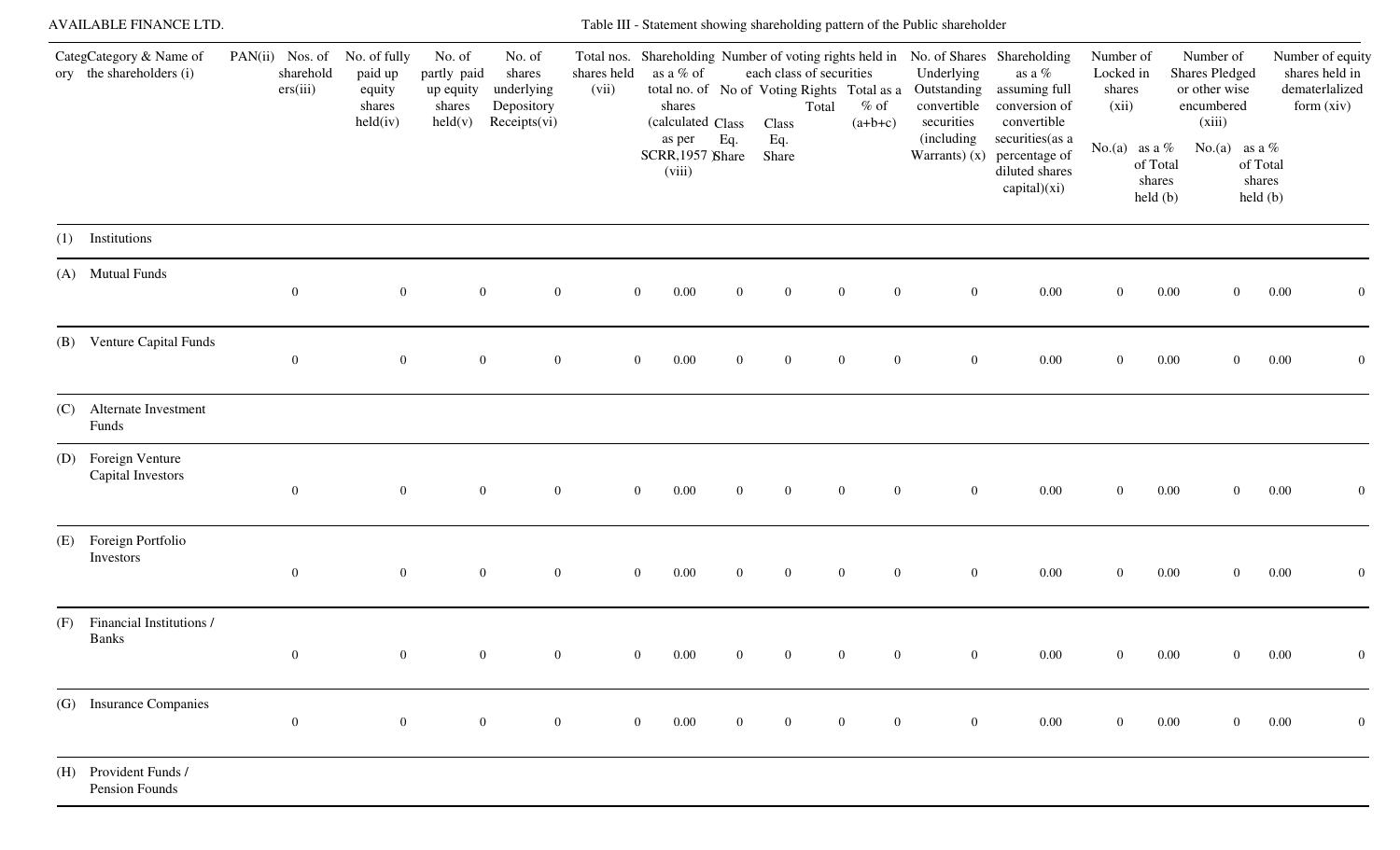|     | CategCategory & Name of<br>ory the shareholders (i)                                                          | $PAN(ii)$ Nos. of<br>sharehold<br>ers(iii) | No. of fully<br>paid up<br>equity<br>shares<br>held(iv) | No. of<br>partly paid<br>up equity<br>shares<br>$\text{held}(v)$ | No. of<br>shares<br>underlying<br>Depository<br>Receipts(vi) | shares held<br>(vii) | as a % of<br>shares<br>(calculated Class |                | each class of securities<br>total no. of No of Voting Rights Total as a<br>Class | Total            | $%$ of<br>$(a+b+c)$ | Underlying<br>Outstanding<br>convertible<br>securities | Total nos. Shareholding Number of voting rights held in No. of Shares Shareholding<br>as a $\%$<br>assuming full<br>conversion of<br>convertible | Number of<br>Locked in<br>shares<br>(xii) |                                                                   | Number of<br><b>Shares Pledged</b><br>or other wise<br>encumbered<br>(xiii) |                               | Number of equity<br>shares held in<br>dematerlalized<br>form $(xiv)$ |
|-----|--------------------------------------------------------------------------------------------------------------|--------------------------------------------|---------------------------------------------------------|------------------------------------------------------------------|--------------------------------------------------------------|----------------------|------------------------------------------|----------------|----------------------------------------------------------------------------------|------------------|---------------------|--------------------------------------------------------|--------------------------------------------------------------------------------------------------------------------------------------------------|-------------------------------------------|-------------------------------------------------------------------|-----------------------------------------------------------------------------|-------------------------------|----------------------------------------------------------------------|
|     |                                                                                                              |                                            |                                                         |                                                                  |                                                              |                      | as per<br>SCRR, 1957 Share<br>(viii)     | Eq.            | Eq.<br>Share                                                                     |                  |                     | (including)<br>Warrants $(x)$                          | securities (as a<br>percentage of<br>diluted shares<br>capital)(xi)                                                                              |                                           | No.(a) as a $%$<br>of Total<br>shares<br>$\text{held }(\text{b})$ | No.(a) as a $%$                                                             | of Total<br>shares<br>held(b) |                                                                      |
|     | (I) Any Other (Specify)                                                                                      | $\overline{0}$                             | $\overline{0}$                                          | $\overline{0}$                                                   | $\overline{0}$                                               |                      | 0.00<br>$\mathbf{0}$                     | $\overline{0}$ | $\mathbf{0}$                                                                     | $\boldsymbol{0}$ | $\overline{0}$      | $\overline{0}$                                         | 0.00                                                                                                                                             | $\overline{0}$                            | 0.00                                                              | $\overline{0}$                                                              | 0.00                          | $\overline{0}$                                                       |
|     | <b>FOREIGN</b><br><b>INSTITUTIONAL</b><br><b>INVESTORS</b>                                                   | $\overline{0}$                             | $\overline{0}$                                          | $\boldsymbol{0}$                                                 | $\boldsymbol{0}$                                             |                      | 0.00<br>$\overline{0}$                   | $\overline{0}$ | $\mathbf{0}$                                                                     | $\overline{0}$   | $\overline{0}$      | $\mathbf{0}$                                           | 0.00                                                                                                                                             | $\boldsymbol{0}$                          | 0.00                                                              | $\overline{0}$                                                              | 0.00                          | $\overline{0}$                                                       |
|     | Sub Total (A)                                                                                                | $\bf{0}$                                   | $\bf{0}$                                                | $\bf{0}$                                                         | $\bf{0}$                                                     |                      | $\bf{0}$<br>$0.00\,$                     | $\bf{0}$       | $\bf{0}$                                                                         | $\bf{0}$         | $\bf{0}$            | $\bf{0}$                                               | $0.00\,$                                                                                                                                         | $\bf{0}$                                  | 0.00                                                              | $\mathbf{0}$                                                                | 0.00                          |                                                                      |
| (2) | Central Government /<br>State Government(s)/<br>President Of India                                           | $\bf{0}$                                   | $\overline{0}$                                          | $\overline{0}$                                                   | $\overline{0}$                                               |                      | 0.00<br>$\overline{0}$                   | $\overline{0}$ | $\overline{0}$                                                                   | $\overline{0}$   | $\overline{0}$      | $\overline{0}$                                         | 0.00                                                                                                                                             | $\overline{0}$                            | 0.00                                                              | $\overline{0}$                                                              | 0.00                          | $\overline{0}$                                                       |
|     | Sub Total $(B)$                                                                                              | $\mathbf{0}$                               | $\mathbf{0}$                                            | $\bf{0}$                                                         | $\bf{0}$                                                     |                      | $\bf{0}$<br>0.00                         | $\mathbf{0}$   | $\mathbf{0}$                                                                     | $\mathbf{0}$     | $\mathbf{0}$        | $\bf{0}$                                               | 0.00                                                                                                                                             | $\mathbf{0}$                              | 0.00                                                              | $\bf{0}$                                                                    | 0.00                          | $\mathbf{0}$                                                         |
|     | (3) Non-Institutions                                                                                         |                                            |                                                         |                                                                  |                                                              |                      |                                          |                |                                                                                  |                  |                     |                                                        |                                                                                                                                                  |                                           |                                                                   |                                                                             |                               |                                                                      |
|     | (A) Individuals - I.<br><b>Individual Shareholders</b><br>holding nominal share<br>capital up to Rs. 2 lakhs | 2018                                       | 1146158                                                 | $\overline{0}$                                                   | $\overline{0}$                                               | 1146158              | 11.23                                    | $\overline{0}$ | $\boldsymbol{0}$                                                                 | $\bf{0}$         | $\overline{0}$      | $\boldsymbol{0}$                                       | 11.23                                                                                                                                            | $\overline{0}$                            | 0.00                                                              | $\overline{0}$                                                              | 0.00                          | 854958                                                               |
|     |                                                                                                              |                                            |                                                         |                                                                  |                                                              |                      |                                          |                |                                                                                  |                  |                     |                                                        |                                                                                                                                                  |                                           |                                                                   |                                                                             |                               |                                                                      |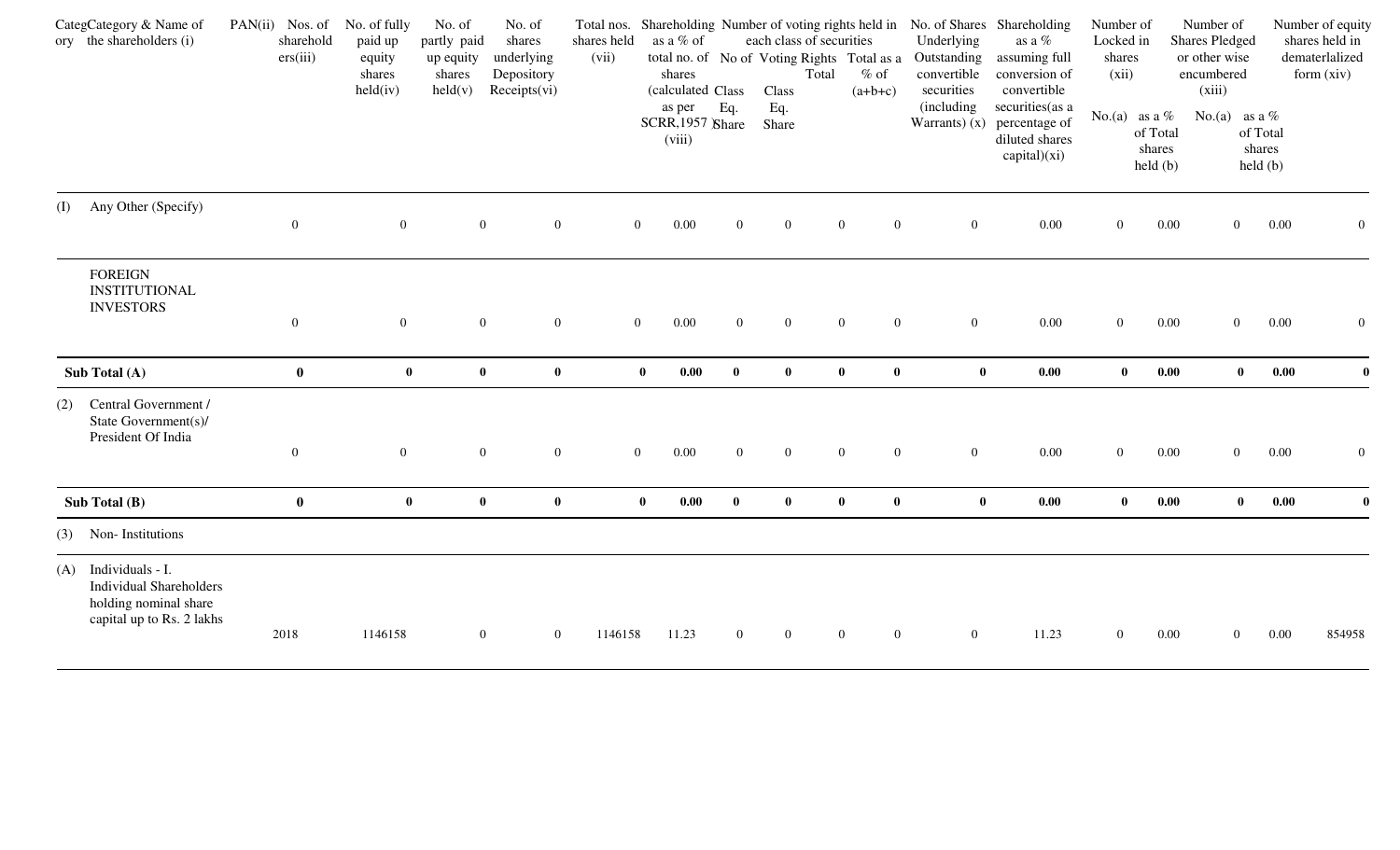| CategCategory & Name of<br>ory the shareholders (i)                                                | $PAN(ii)$ Nos. of<br>sharehold<br>ers(iii) | No. of fully<br>paid up<br>equity<br>shares<br>held(iv) | No. of<br>partly paid<br>up equity<br>shares<br>$\text{held}(v)$ | No. of<br>shares<br>underlying<br>Depository<br>Receipts(vi) | shares held<br>(vii) | as a % of<br>shares<br>(calculated Class |                | each class of securities<br>Total<br>Class | total no. of No of Voting Rights Total as a<br>$%$ of<br>$(a+b+c)$ | Underlying<br>Outstanding<br>convertible<br>securities | Total nos. Shareholding Number of voting rights held in No. of Shares Shareholding<br>as a $\%$<br>assuming full<br>conversion of<br>convertible | Number of<br>Locked in<br>shares<br>(xii) |                                                | Number of<br><b>Shares Pledged</b><br>or other wise<br>encumbered<br>(xiii) |                               | Number of equity<br>shares held in<br>dematerlalized<br>form (xiv) |
|----------------------------------------------------------------------------------------------------|--------------------------------------------|---------------------------------------------------------|------------------------------------------------------------------|--------------------------------------------------------------|----------------------|------------------------------------------|----------------|--------------------------------------------|--------------------------------------------------------------------|--------------------------------------------------------|--------------------------------------------------------------------------------------------------------------------------------------------------|-------------------------------------------|------------------------------------------------|-----------------------------------------------------------------------------|-------------------------------|--------------------------------------------------------------------|
|                                                                                                    |                                            |                                                         |                                                                  |                                                              |                      | as per<br>SCRR, 1957 Share<br>(viii)     | Eq.            | Eq.<br>Share                               |                                                                    | (including)<br>Warrants $(x)$                          | securities (as a<br>percentage of<br>diluted shares<br>$\text{capital})(\text{xi})$                                                              | No.(a) as a $%$                           | of Total<br>shares<br>$\text{held }(\text{b})$ | No.(a) as a $%$                                                             | of Total<br>shares<br>held(b) |                                                                    |
| (B)<br>II. Individual<br>Shareholders holding<br>nominal share capital in<br>excess Of Rs. 2 lakhs |                                            |                                                         |                                                                  |                                                              |                      |                                          |                |                                            |                                                                    |                                                        |                                                                                                                                                  |                                           |                                                |                                                                             |                               |                                                                    |
|                                                                                                    | 19                                         | 1884330                                                 | $\boldsymbol{0}$                                                 | $\overline{0}$                                               | 1884330              | 18.47                                    | $\overline{0}$ | $\boldsymbol{0}$                           | $\overline{0}$<br>$\overline{0}$                                   | $\mathbf{0}$                                           | 18.47                                                                                                                                            | $\overline{0}$                            | 0.00                                           | $\overline{0}$                                                              | 0.00                          | 1113230                                                            |
| VANDANA TAYAL                                                                                      | AAEPT9212D                                 | 540600                                                  | $\overline{0}$                                                   | $\boldsymbol{0}$                                             | 540600               | 5.30                                     | $\overline{0}$ | $\mathbf{0}$                               | $\boldsymbol{0}$<br>$\boldsymbol{0}$                               | $\mathbf{0}$                                           | 5.30                                                                                                                                             | $\overline{0}$                            | 0.00                                           | $\overline{0}$                                                              | 0.00                          | $\overline{0}$                                                     |
| SHIVKUMAR RAMAVTAR ACCPA7126M<br><b>AGRAWAL</b>                                                    |                                            | 284991                                                  | $\overline{0}$                                                   | $\mathbf{0}$                                                 | 284991               | 2.79                                     | $\overline{0}$ | $\boldsymbol{0}$                           | $\boldsymbol{0}$<br>$\boldsymbol{0}$                               | $\mathbf{0}$                                           | 2.79                                                                                                                                             | $\overline{0}$                            | 0.00                                           | $\overline{0}$                                                              | 0.00                          | 284991                                                             |
| RAMPRATAP TAYAL                                                                                    |                                            | 182700                                                  | $\boldsymbol{0}$                                                 | $\boldsymbol{0}$                                             | 182700               | 1.79                                     | $\overline{0}$ | $\boldsymbol{0}$                           | $\boldsymbol{0}$<br>$\boldsymbol{0}$                               | $\mathbf{0}$                                           | 1.79                                                                                                                                             | $\overline{0}$                            | 0.00                                           | $\overline{0}$                                                              | 0.00                          | $\boldsymbol{0}$                                                   |
| <b>ADITI PATNI</b>                                                                                 | BHUPP6522N                                 | 154889                                                  | $\mathbf{0}$                                                     | $\boldsymbol{0}$                                             | 154889               | 1.52                                     | $\overline{0}$ | $\boldsymbol{0}$                           | $\boldsymbol{0}$<br>$\boldsymbol{0}$                               | $\boldsymbol{0}$                                       | 1.52                                                                                                                                             | $\boldsymbol{0}$                          | 0.00                                           | $\overline{0}$                                                              | 0.00                          | 154889                                                             |
| PREM CHAND JAIN                                                                                    | ABFPJ3422M                                 | 141029                                                  | $\mathbf{0}$                                                     | $\boldsymbol{0}$                                             | 141029               | 1.38                                     | $\overline{0}$ | $\boldsymbol{0}$                           | $\boldsymbol{0}$<br>$\overline{0}$                                 | $\boldsymbol{0}$                                       | 1.38                                                                                                                                             | $\overline{0}$                            | 0.00                                           | $\overline{0}$                                                              | 0.00                          | 141029                                                             |
| (C) NBFCs Registered with<br><b>RBI</b>                                                            |                                            |                                                         |                                                                  |                                                              |                      |                                          |                |                                            |                                                                    |                                                        |                                                                                                                                                  |                                           |                                                |                                                                             |                               |                                                                    |
| (D) Employee Trusts                                                                                |                                            |                                                         |                                                                  |                                                              |                      |                                          |                |                                            |                                                                    |                                                        |                                                                                                                                                  |                                           |                                                |                                                                             |                               |                                                                    |
| (E) Overseas Depositories<br>(holding DRs)<br>(Balanceing figure)                                  |                                            |                                                         |                                                                  |                                                              |                      |                                          |                |                                            |                                                                    |                                                        |                                                                                                                                                  |                                           |                                                |                                                                             |                               |                                                                    |
| (F) Any Other (Specify)                                                                            |                                            |                                                         |                                                                  |                                                              |                      |                                          |                |                                            |                                                                    |                                                        |                                                                                                                                                  |                                           |                                                |                                                                             |                               |                                                                    |
| (G) BODIES<br><b>CORPORATE</b>                                                                     |                                            |                                                         |                                                                  |                                                              |                      |                                          |                |                                            |                                                                    |                                                        |                                                                                                                                                  |                                           |                                                |                                                                             |                               |                                                                    |
|                                                                                                    | 18                                         | 851584                                                  | $\overline{0}$                                                   | $\overline{0}$                                               | 851584               | 8.35                                     | $\overline{0}$ | $\bf{0}$                                   | $\bf{0}$<br>$\mathbf{0}$                                           | $\overline{0}$                                         | 8.35                                                                                                                                             | $\overline{0}$                            | 0.00                                           | $\overline{0}$                                                              | 0.00                          | 850384                                                             |
| <b>AEREO DEALCOMM</b><br>PRIVATE LIMITED                                                           | AACCA5934G                                 | 459800                                                  | $\overline{0}$                                                   | $\overline{0}$                                               | 459800               | 4.51                                     | $\mathbf{0}$   | $\overline{0}$                             | $\overline{0}$<br>$\overline{0}$                                   | $\overline{0}$                                         | 4.51                                                                                                                                             | $\overline{0}$                            | 0.00                                           | $\overline{0}$                                                              | $0.00\,$                      | 459800                                                             |
| K. K. PATEL FINANCE LTD. AABCK4282G                                                                |                                            | 339375                                                  | $\overline{0}$                                                   | $\overline{0}$                                               | 339375               | 3.33                                     | $\overline{0}$ | $\overline{0}$                             | $\mathbf{0}$<br>$\mathbf{0}$                                       | $\overline{0}$                                         | 3.33                                                                                                                                             | $\overline{0}$                            | 0.00                                           | $\overline{0}$                                                              | $0.00\,$                      | 339375                                                             |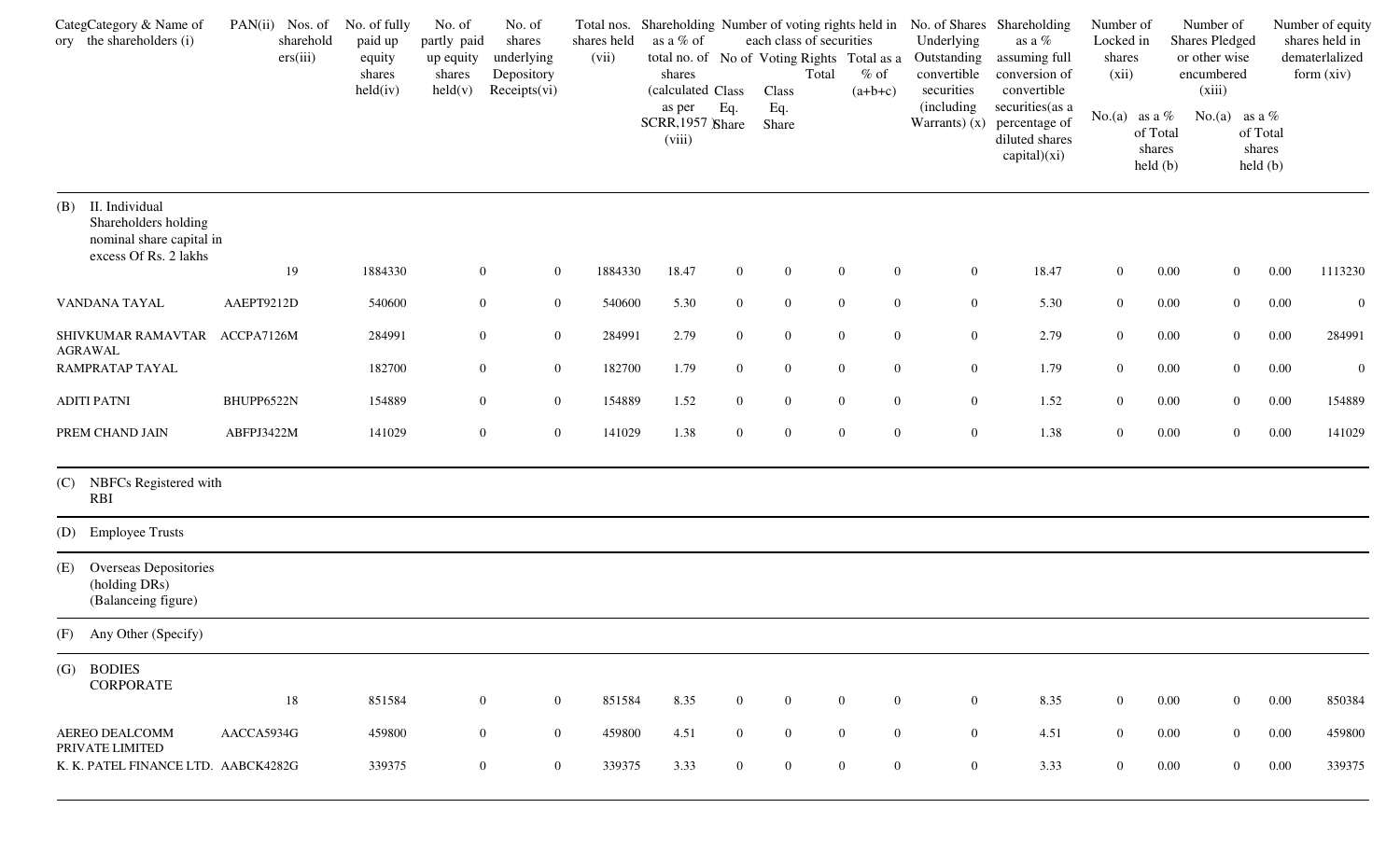| CategCategory & Name of<br>ory the shareholders (i)            | $PAN(ii)$ Nos. of<br>sharehold | No. of fully<br>paid up      | No. of<br>No. of<br>partly paid<br>shares                                           | shares held      |                  | Total nos. Shareholding Number of voting rights held in<br>as a % of |                | each class of securities                             |                              | Underlying                               | No. of Shares Shareholding<br>as a %                                | Number of<br>Locked in |                                                                   | Number of<br><b>Shares Pledged</b>    |                                                | Number of equity<br>shares held in |
|----------------------------------------------------------------|--------------------------------|------------------------------|-------------------------------------------------------------------------------------|------------------|------------------|----------------------------------------------------------------------|----------------|------------------------------------------------------|------------------------------|------------------------------------------|---------------------------------------------------------------------|------------------------|-------------------------------------------------------------------|---------------------------------------|------------------------------------------------|------------------------------------|
|                                                                | ers(iii)                       | equity<br>shares<br>held(iv) | underlying<br>up equity<br>Depository<br>shares<br>Receipts(vi)<br>$\text{held}(v)$ | (vii)            |                  | shares<br>(calculated Class                                          |                | total no. of No of Voting Rights Total as a<br>Class | $%$ of<br>Total<br>$(a+b+c)$ | Outstanding<br>convertible<br>securities | assuming full<br>conversion of<br>convertible                       | shares<br>(xii)        |                                                                   | or other wise<br>encumbered<br>(xiii) |                                                | dematerlalized<br>form $(xiv)$     |
|                                                                |                                |                              |                                                                                     |                  |                  | as per<br>SCRR, 1957 Share<br>(viii)                                 | Eq.            | Eq.<br>Share                                         |                              | (including)<br>Warrants $(x)$            | securities (as a<br>percentage of<br>diluted shares<br>capital)(xi) |                        | No.(a) as a $%$<br>of Total<br>shares<br>$\text{held }(\text{b})$ | No.(a) as a $%$                       | of Total<br>shares<br>$\text{held }(\text{b})$ |                                    |
| (H) NRI & OCB                                                  | 8                              | 2271                         | $\boldsymbol{0}$                                                                    | $\mathbf{0}$     | 2271             | 0.02                                                                 | $\overline{0}$ | $\mathbf{0}$                                         | $\overline{0}$               | $\boldsymbol{0}$<br>$\overline{0}$       | 0.02                                                                | $\boldsymbol{0}$       | 0.00                                                              | $\overline{0}$                        | 0.00                                           | 2271                               |
| <b>Clearing Member</b><br>(I)                                  | 11                             | 12537                        | $\overline{0}$                                                                      | $\overline{0}$   | 12537            | 0.12                                                                 | $\overline{0}$ | $\overline{0}$                                       | $\overline{0}$               | $\overline{0}$<br>$\overline{0}$         | 0.12                                                                | $\overline{0}$         | 0.00                                                              | $\overline{0}$                        | 0.00                                           | 12537                              |
| Any Other (Specify)<br>(J)                                     | $\boldsymbol{0}$               | $\overline{0}$               | $\boldsymbol{0}$                                                                    | $\boldsymbol{0}$ | $\boldsymbol{0}$ | 0.00                                                                 | $\overline{0}$ | $\overline{0}$                                       | $\boldsymbol{0}$             | $\overline{0}$<br>$\boldsymbol{0}$       | 0.00                                                                | $\boldsymbol{0}$       | 0.00                                                              | $\overline{0}$                        | 0.00                                           | $\mathbf{0}$                       |
| Foreign National                                               | $\mathbf{0}$                   | $\overline{0}$               | $\overline{0}$                                                                      | $\overline{0}$   | $\overline{0}$   | 0.00                                                                 | $\overline{0}$ | $\mathbf{0}$                                         | $\mathbf{0}$                 | $\mathbf{0}$<br>$\overline{0}$           | 0.00                                                                | $\overline{0}$         | 0.00                                                              | $\overline{0}$                        | 0.00                                           | $\overline{0}$                     |
| Sub Total (C)                                                  | 2074                           | 3896880                      | $\bf{0}$                                                                            | $\bf{0}$         | 3896880          | 38.19                                                                | $\bf{0}$       | $\bf{0}$                                             | $\bf{0}$                     | $\mathbf{0}$                             | $\pmb{0}$<br>38.19                                                  | $\bf{0}$               | 0.00                                                              | $\bf{0}$                              | 0.00                                           | 2833380                            |
| <b>Total Public Shareholding</b><br>$(B)=(B)(1)+(B)(2)+(B)(3)$ | 2074                           | 3896880                      | $\bf{0}$                                                                            | $\mathbf{0}$     | 3896880          | 38.19                                                                | $\mathbf{0}$   | $\bf{0}$                                             | $\bf{0}$                     | $\bf{0}$                                 | $\bf{0}$<br>38.19                                                   | $\mathbf{0}$           | 0.00                                                              | $\mathbf{0}$                          | 0.00                                           | 2833380                            |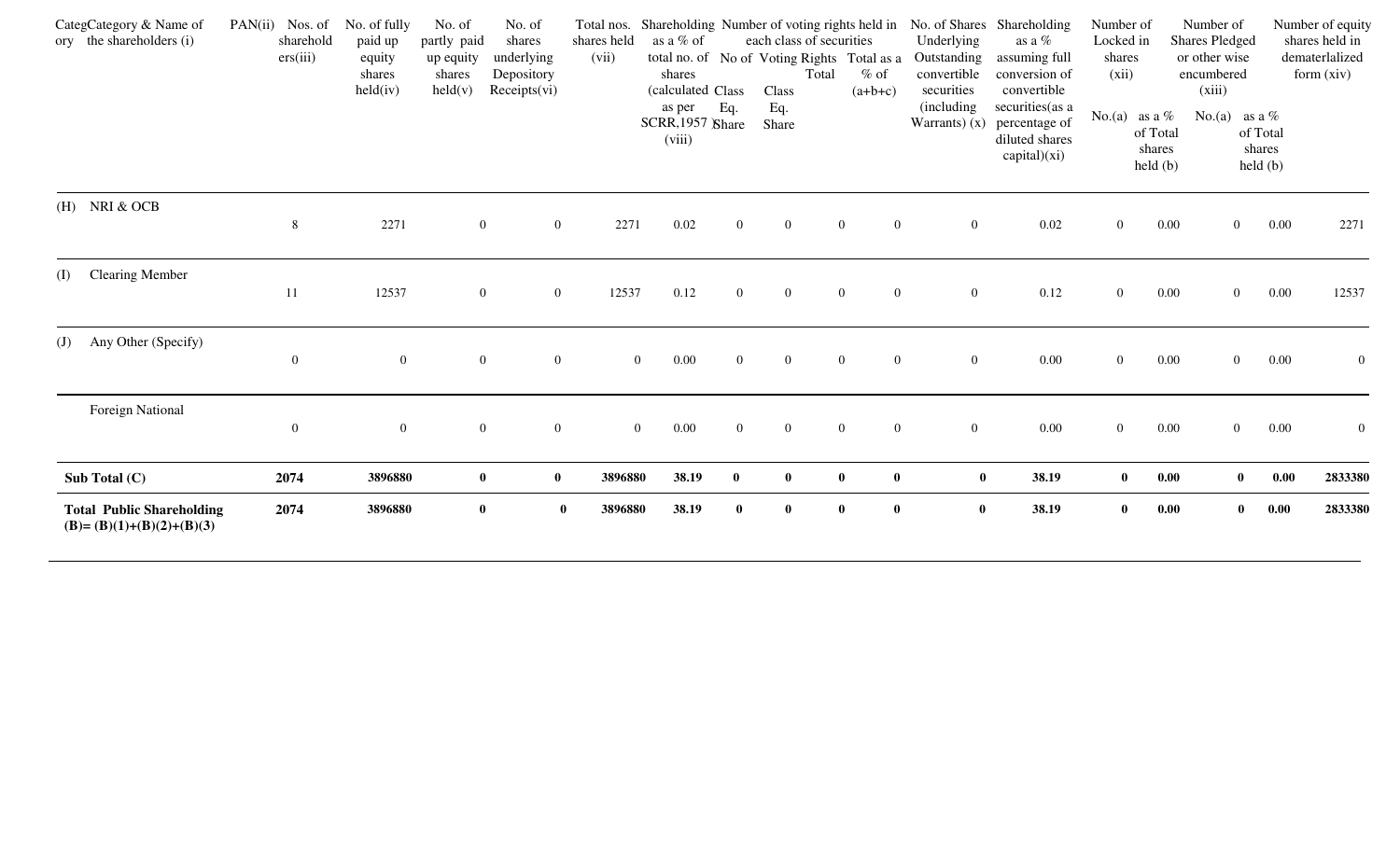| AVAILABLE FINANCE LTD.                              |         |                       |                                                                      |                                                                |                                                              |       |                                                                                                            |     |                                 |       |                     |                          | Table IV - Statement showing shareholding pattern of the Non Promoter- Non Public shareholder                                                                                                                                                                                                        |                                                                                            |                                                                                                                                                                                         |                                                                      |
|-----------------------------------------------------|---------|-----------------------|----------------------------------------------------------------------|----------------------------------------------------------------|--------------------------------------------------------------|-------|------------------------------------------------------------------------------------------------------------|-----|---------------------------------|-------|---------------------|--------------------------|------------------------------------------------------------------------------------------------------------------------------------------------------------------------------------------------------------------------------------------------------------------------------------------------------|--------------------------------------------------------------------------------------------|-----------------------------------------------------------------------------------------------------------------------------------------------------------------------------------------|----------------------------------------------------------------------|
| CategCategory & Name of<br>ory the shareholders (i) | PAN(ii) | sharehold<br>ers(iii) | Nos. of No. of fully No. of<br>equity<br>shares<br>$\text{held}(iv)$ | paid up partly paid<br>up equity<br>shares<br>$\text{held}(v)$ | No. of<br>shares<br>underlying<br>Depository<br>Receipts(vi) | (vii) | shares held as a % of<br>shares<br>(calculated Class Class)<br>as per<br>SCRR, 1957) Share Share<br>(viii) | Eq. | each class of securities<br>Eq. | Total | $%$ of<br>$(a+b+c)$ | Underlying<br>securities | Total nos. Shareholding Number of voting rights held in No. of Shares Shareholding<br>as a %<br>total no. of No of Voting Rights Total as a Outstanding assuming full<br>convertible conversion of<br>convertible<br>Warrants) $(x)$ percentage of<br>diluted shares<br>$\text{capital})(\text{xi})$ | Number of<br>Locked in<br>shares<br>(xii)<br>of Total<br>shares<br>$\text{held}(\text{b})$ | Number of<br><b>Shares Pledged</b><br>or other wise<br>encumbered<br>(xiii)<br>(including securities (as a No.(a) as a % No.(a) as a %<br>of Total<br>shares<br>$\text{held}(\text{b})$ | Number of equity<br>shares held in<br>dematerlalized<br>form $(xiv)$ |

(1) Custodian/DR Holder

(A) Name of DR Holder (if available)

(2) Employee Benefit Trust (under SEBI (Share based Employee Benefit) Regulations ,2014)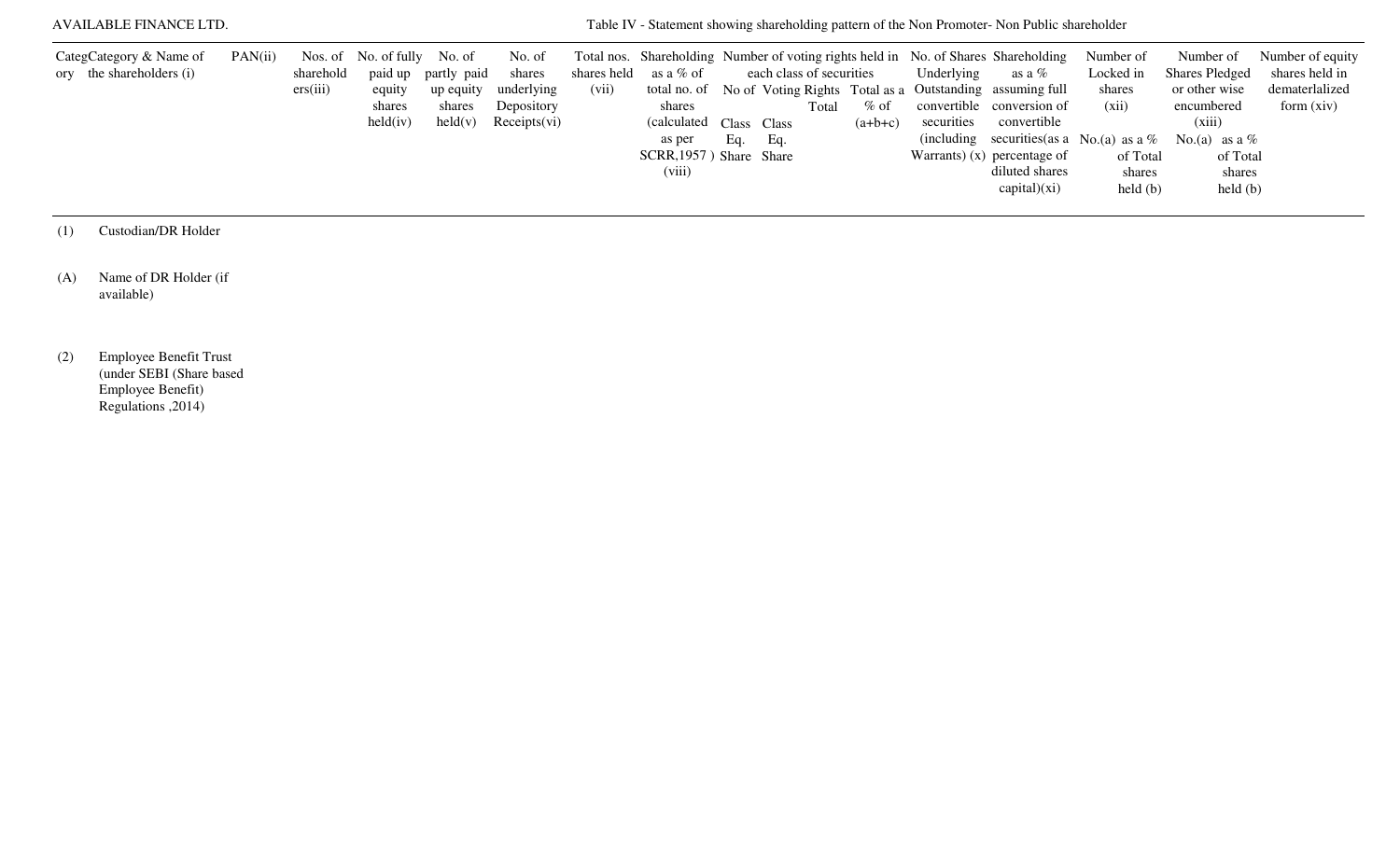|       |                              |                                                |               |                                           |                                              |               | Tuble + Statement showing actums of significant centricial owners (SDOS)                                 |       |                                                                      |  |
|-------|------------------------------|------------------------------------------------|---------------|-------------------------------------------|----------------------------------------------|---------------|----------------------------------------------------------------------------------------------------------|-------|----------------------------------------------------------------------|--|
| Sr.No |                              | Details of the SBO<br>$\rm (I)$                |               |                                           | Details of the registered owner<br>(II)      |               | Details of holding/exrcise of right of the SBO in the<br>reporting company, whether direct oot indirect: |       | Date of creation / acquidition of<br>significant beneficial interest |  |
|       | Name                         | PAN/Passport   Nationality<br>no. in case of a |               | Name                                      | PAN/Passport Nationality<br>no. in case of a |               | (III)                                                                                                    |       | (IV)                                                                 |  |
|       |                              | foreign national                               |               |                                           | foreign national                             |               | Whether by virtue of :                                                                                   |       |                                                                      |  |
|       | <b>NEENA DEVI</b><br>AGARWAL | ABGPA5344J                                     | <b>INDIAN</b> | ARCHANA COAL AABCP0525B<br><b>PRIVATE</b> |                                              | <b>INDIAN</b> |                                                                                                          |       | 10/12/1999                                                           |  |
|       |                              |                                                |               | <b>LIMITED</b>                            |                                              |               | Shares                                                                                                   | 57.23 |                                                                      |  |
|       |                              |                                                |               |                                           |                                              |               | Voting rights                                                                                            | 57.23 |                                                                      |  |
|       |                              |                                                |               |                                           |                                              |               | Rights on distributable<br>dividend or any other<br>distribution                                         | 57.23 |                                                                      |  |
|       |                              |                                                |               |                                           |                                              |               | Exercise of control                                                                                      |       |                                                                      |  |
|       |                              |                                                |               |                                           |                                              |               | Exercise of significant influenc                                                                         |       |                                                                      |  |

## Table V - Statement showing details of significant beneficial owners (SBOs)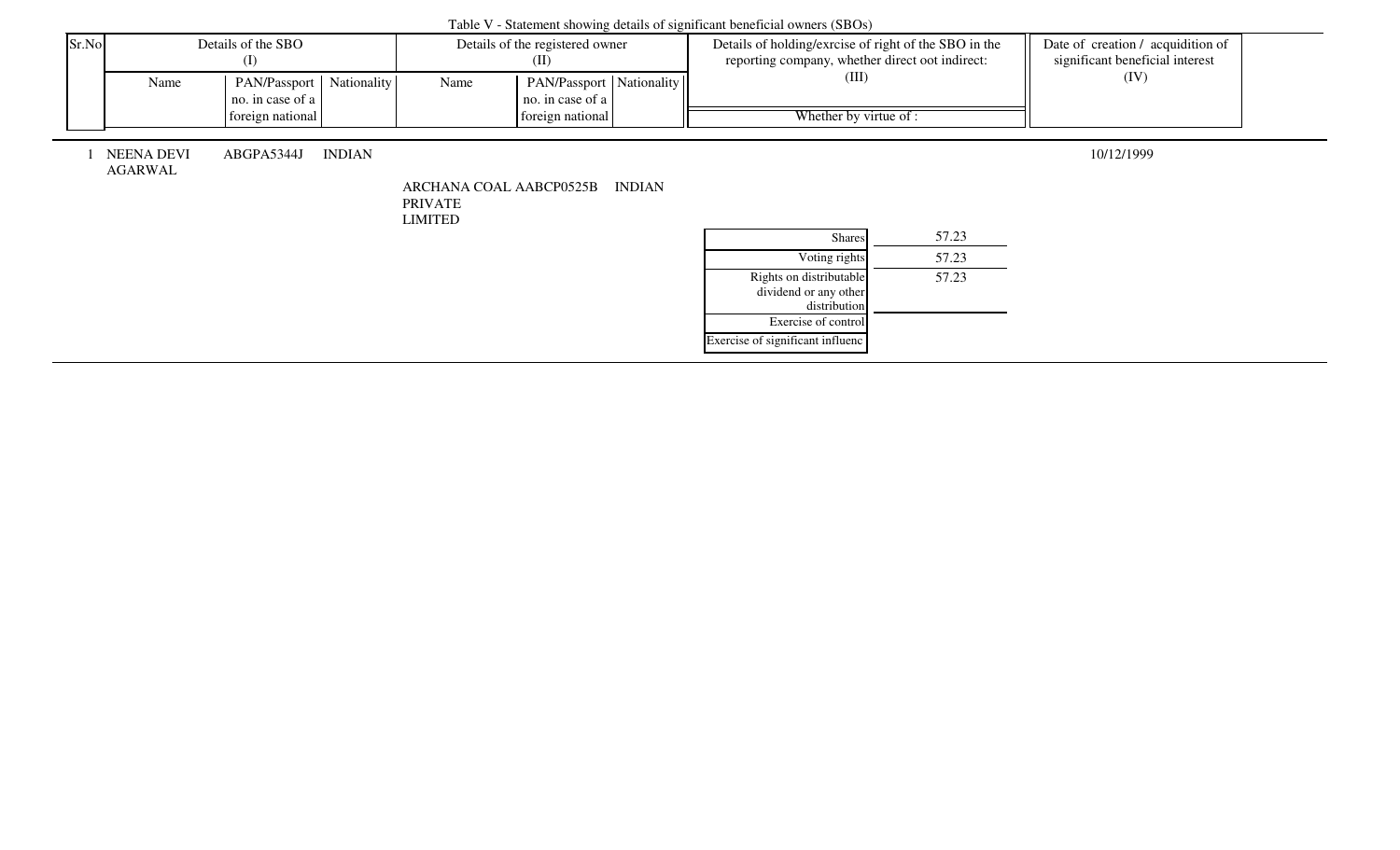| <b>FNO /CLIENT ID</b>   | <b>NAME</b>                                                                        | PAN                      | NO OF SHARES | WARRANT                      |
|-------------------------|------------------------------------------------------------------------------------|--------------------------|--------------|------------------------------|
|                         | II. Individual Shareholders holding nominal share capital in excess Of Rs. 2 lakhs |                          |              |                              |
|                         | VANDANA TAYAL                                                                      | AAEPT9212D               | 540600       | $\overline{0}$               |
|                         | SHIVKUMAR RAMAVTAR AGRAWAL                                                         | ACCPA7126M               | 284991       | $\overline{0}$               |
|                         | RAMPRATAP TAYAL                                                                    | 1432                     | 182700       | $\overline{0}$               |
|                         | <b>ADITI PATNI</b>                                                                 | BHUPP6522N               | 154889       | $\overline{0}$               |
|                         | PREM CHAND JAIN                                                                    | ABFPJ3422M               | 141029       | $\overline{0}$               |
|                         | HITESH PRAVINCHANDRA KAPADIA                                                       | ANVPK7257M               | 100000       | $\boldsymbol{0}$             |
|                         | JYOTI SHIVKUMAR AGRAWAL                                                            | ABLPA7947A               | 54695        | $\boldsymbol{0}$             |
|                         | <b>ROHAN GUPTA</b>                                                                 | BFGPG4350H               | 54026        | $\boldsymbol{0}$             |
|                         | SHRI BASANTRAJ GANDHI                                                              | AAOHS2369Q               | 50000        | $\overline{0}$               |
|                         | SHEETAL AGRAWAL                                                                    | ADKPA6037A               | 45150        | $\overline{0}$               |
|                         | ARVINDKUMAR J SANCHETI                                                             | AAIHS4028J               | 44170        | $\overline{0}$               |
|                         | NAVROZE SHIAMAK MARSHALL                                                           | AACPM5508R               | 42211        | $\overline{0}$               |
|                         | <b>SHWETA SETHI</b>                                                                |                          | 41074        | $\overline{0}$               |
|                         |                                                                                    | ACRPA9449C               |              |                              |
|                         | VARDHMAN ARVIND SANCHETI                                                           | BLIPS7086L               | 28474        | $\boldsymbol{0}$             |
|                         | THAKORBHAI VINUBHAI MISTRY                                                         | AOQPM2375C               | 27200        | $\boldsymbol{0}$             |
|                         | <b>NIRAV M SAPANI</b>                                                              | AAQPS8479K               | 25000        | $\boldsymbol{0}$             |
|                         | <b>KUSHARAJ JAIN</b>                                                               | 715                      | 24900        | $\overline{0}$               |
|                         | KAMLESH GANDHI SHONLAL GANDHI                                                      | 1601                     | 22900        | $\overline{0}$               |
|                         | PACHARAPALLI ASHOKVARDHAN REDDY                                                    | ALCPP1511E               | 20321        | $\overline{0}$               |
| <b>TOTAL RECORDS</b>    | 19                                                                                 |                          | 1884330      | $\mathbf{0}$                 |
| <b>BODIES CORPORATE</b> |                                                                                    |                          |              |                              |
|                         | AEREO DEALCOMM PRIVATE LIMITED                                                     | AACCA5934G               | 459800       | $\overline{0}$               |
|                         | K. K. PATEL FINANCE LTD.                                                           | AABCK4282G               | 339375       | $\overline{0}$               |
|                         | SHREE LAXMI ASSOCIATES P LTD                                                       | AABCS6859D               | 14294        | $\boldsymbol{0}$             |
|                         | INDO THAI SECURITIES LTD. - OWN A/C                                                | AAACI4380E               | 12717        | $\overline{0}$               |
|                         | SAMYAK INTERNATIONAL LIMITED                                                       | AABCM3526F               | 10100        | $\overline{0}$               |
|                         | SHIV PARVATI LEASING LIMITED                                                       | AACCS5334A               | 10000        | $\overline{0}$               |
|                         | NAV RACHIT POLYMERS LLP                                                            | AAMFN1810H               | 1500         | $\boldsymbol{0}$             |
|                         | N G FINTRADE P LTD                                                                 | 1588                     | 1200         | $\boldsymbol{0}$             |
|                         | JOINDRE CAPITAL SERVICES LTD                                                       | AAACJ1480E               | 800          | $\boldsymbol{0}$             |
|                         | VINEY EQUITY MARKET LLP.                                                           | AASFV2634F               | 557          | $\overline{0}$               |
|                         | S P CAPITAL FINANCING LTD                                                          | AACCS2351M               | 450          | $\overline{0}$               |
|                         | LAKSHMISHREE INVESTMETN & SECURITIES PVT. LTD.                                     | AABCL1546Q               | 289          | $\overline{0}$               |
|                         | RAGA FINVEST LIMITED                                                               | AABCR8340J               | 200          | $\Omega$                     |
|                         | SHIVASHRAYA TRADING PRIVATE LIMITED                                                |                          |              |                              |
|                         | <b>AVS EQUISERVE LLP</b>                                                           | AADCS8723N               | 147<br>88    | $\overline{0}$               |
|                         |                                                                                    | ABHFA6467H               |              | $\theta$                     |
|                         | <b>BMA WEALTH CREATORS LTD</b>                                                     | AACCB5141L               | 61           | $\overline{0}$               |
|                         | AIMWARE INDIA PRIVATE<br>CENTRE FOR MONITORING INDIAN ECONOMY PVT LTD              | AARCA4967C<br>AAACC1519P | 5            | $\boldsymbol{0}$<br>$\theta$ |
| <b>TOTAL RECORDS</b>    | 18                                                                                 |                          | 851584       | $\bf{0}$                     |
|                         |                                                                                    |                          |              |                              |
| NRI & OCB               |                                                                                    |                          |              |                              |
|                         | <b>RAJESH BORAR</b>                                                                | ABWPB0460C               | 1000         | $\overline{0}$               |